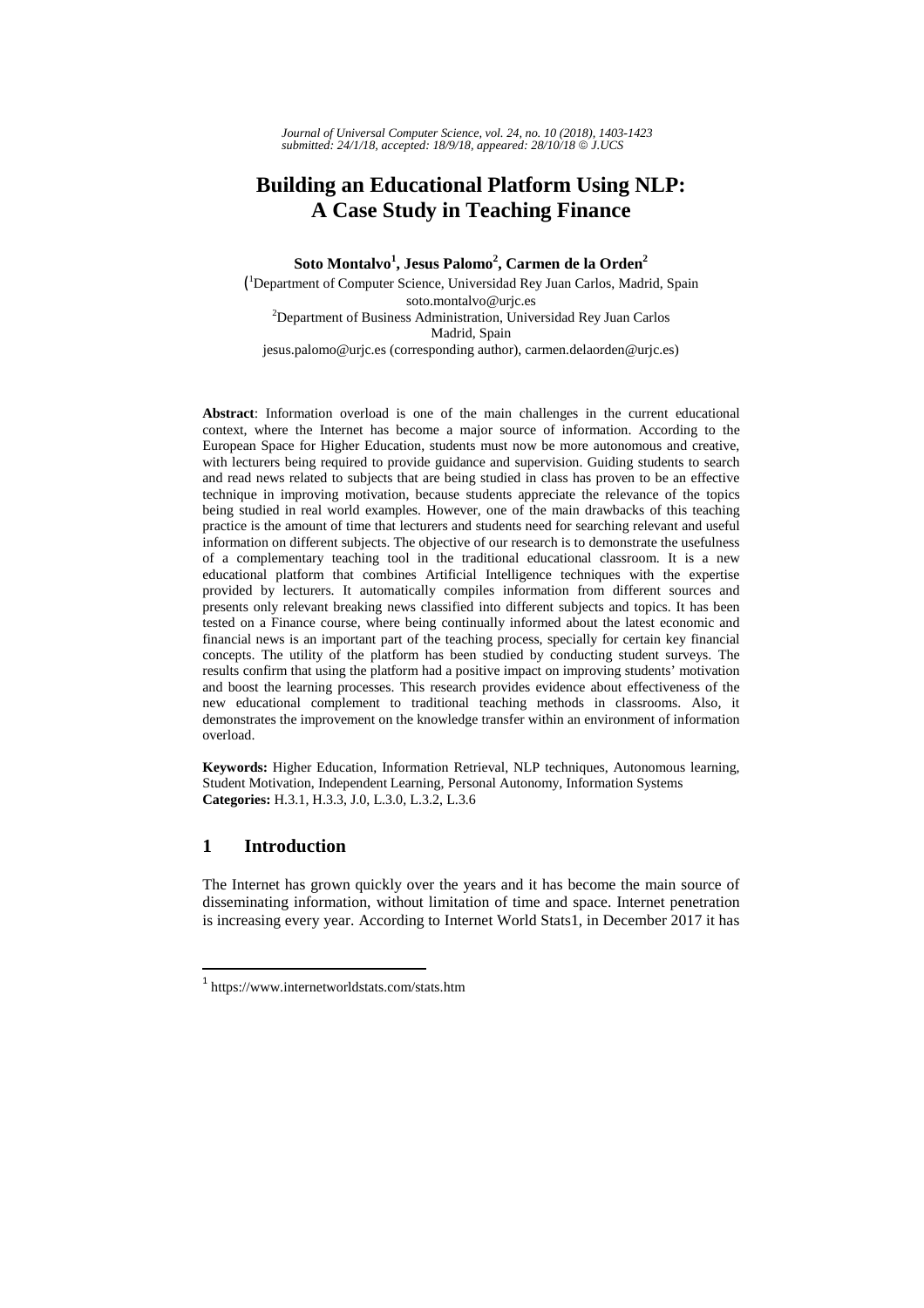reached 54.4% of the world's population. In the case of North America and Europe, the highest worldwide use of the internet it reachs more than 85%.

In higher education, the Internet has become the major source of information, since being connected is the common way of life for most of higher education students all around the world. Most students use this technology to access information, both related or not to a course [Bashir, 2008]. The academic use of the Internet by students has been present in different studies. For example, [Chen, 2008] analyses the relationships between university students' Internet use and their academic performance, interpersonal relationships, psychosocial adjustment, and selfevaluation. A study at a local university in Malaysia on how undergraduate students use the Internet for academic purposes is presented in [Muniandy, 2010]. [Sahin, 2010] studies the way university students gather their course project requirements during the project elicitation phase, how they access the Internet and other resources, and their trends in the literature review using the Internet. [Selwyn, 2008] addresses students' engagement with the Internet as a source of academic information for their studies. It explores how academic use of the Internet is patterned by a range of potential influences such as students' wider Internet use, access and expertise, year of study, gender, age, ethnic and educational background. [Torres-Díaz, 2016] presents the influence of Internet use on academic success of students from five universities in Ecuador.

Increasingly, Internet search engines are the first option for people looking for information. Some studies have suggested that when students need to search for information, they usually prefer to use search engines instead of e-libraries to review the literature. According to [Griffiths, 2005], Google is often the main choice. They also conclude that students that have difficulty in locating information and resources, may trade quality of results for effort and time spent searching.

According to the Bologna Declaration on the European Space for Higher Education (ESHE) and the subsequent adaptation to the European Educational Space System (EESS), different European countries have modified some of their higher education practices to adopt the European Credit Transfer System (ECTS). This new educational practice implies new roles for students and lecturers [Laguna, 2016; Palomo, 2017]. The former must learn more autonomously and creatively, whereas the latter must be more focused on guidance and supervision. The traditional approach of suggesting reference text books and scientific papers is lost on young students as these methods bear no resemblance to their usual ways of finding information. Therefore, there is a clear need for an alternative; one that combines the traditional education system with a novel approach adapted to the information society, new technologies and globalization. In this sense, the use of Internet is crucial, but lecturers must properly guide their students.

Different studies confirm that using real life examples in teaching stimulates learning and motivates students [Arnold, 2007; Chick, 2010; Neumann, 2013]. In this sense, the news media are accessible sources of information from which real examples may be obtained. Teaching theoretical concepts using real examples is highly positive, since students can relate them to the subject matter covered in class. They can link the contents of the course with the current sociological, cultural, economic and political environment. However, although it is easy to access a large variety of information using different type of devices, selecting the right/meaningful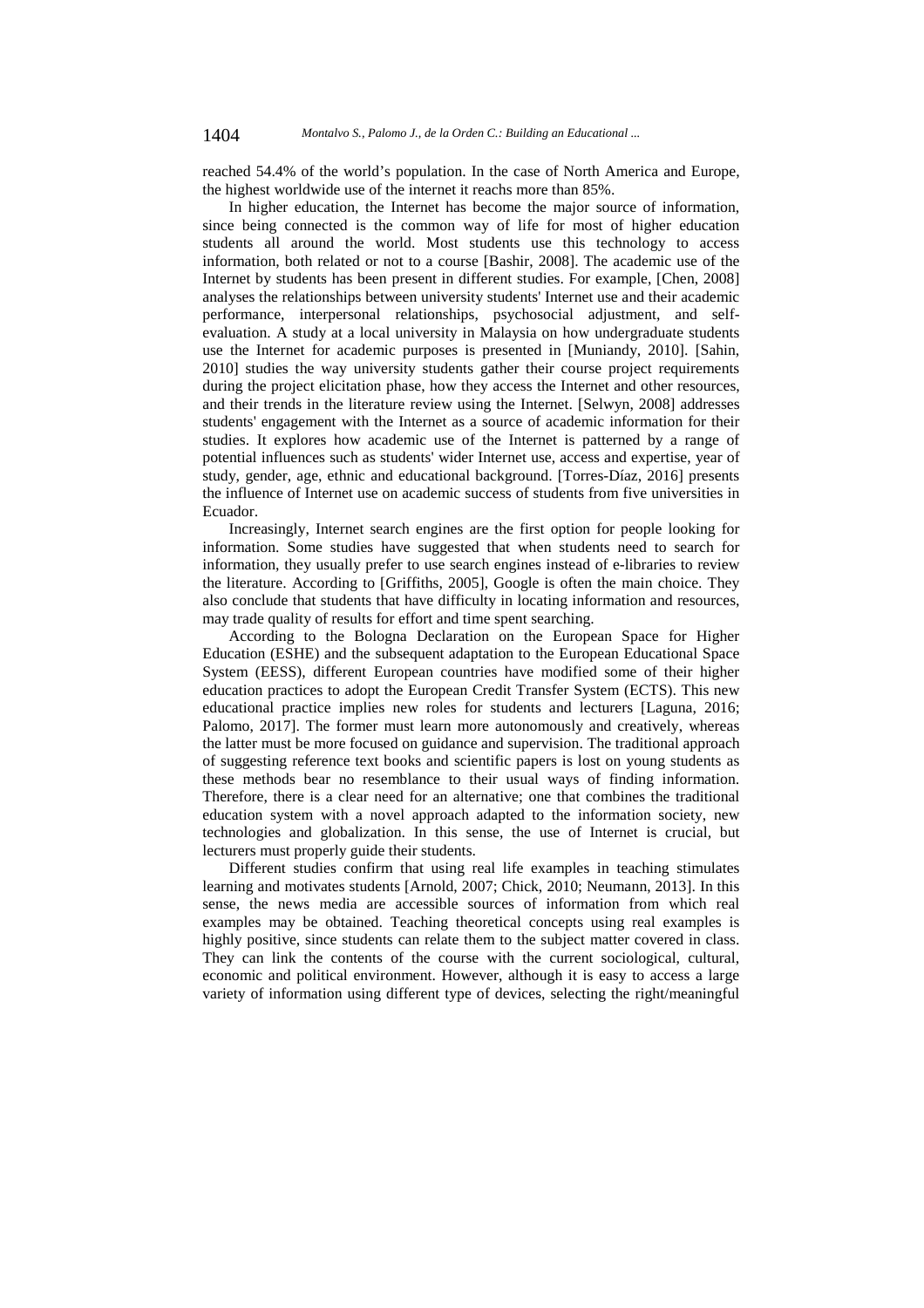information has become a major issue. The freewheeling nature of publishing on the WWW is a blessing for the flow of ideas, but it has also complicated the process of retrieving relevant information for a particular purpose [Tang, 2003].

In this paper, we propose a new complementary teaching tool in the traditional educational classroom. It uses news media in the learning process to motivate higher education students. This tool also enables students to appreciate the relevance of the theoretical topics, covered in class, through real world examples. In particular, it is used: (1) to assist the search for relevant news, (2) to gather information from different online sources, and (3) to create educative resources that are classified by topics and subjects and are posted into a website or eLearning platform. Stemming from the news, the actual examples used in class allow lecturers and students to connect and relate the contents of the course with events as they unfold in the real world. The educational objective is to create automatic educative resources for students and lecturers in order to assist the search of relevant information.

To pilot test the teaching experience based on the proposed tool, a successful case study in teaching a Finance course is presented along with the results of a survey performed to 138 students in an undergraduate Degree in Business Administration in Spain.

The remainder of the paper is structured as follows. Section 2 presents the background and related work. Section 3 reviews the educational NLP techniques and Section 4 describes the different modules of the *iNotitium* platform. Section 5 presents the case study. Finally, we end up with some conclusions and future work.

# **2 Background and related work**

The evolution of technology has eased and enhanced the access to online information. In education, lecturers can provide added value to their students and institutions by incorporating different kinds of tools into the learning environment, e.g. blogs, wikis, online social networks, and virtual worlds [Friedman, 2013].

Every day, a great amount of online news is published, and young people are specifically targeted to receive this information as they positively value their reading in civic terms [Casero, 2012]. In order to motivate students, by showing them the application of their studies, [Delgado, 2011] confirms that debates about news related to the legal domain and its practice caused students to have a better understanding of the subjects and increased their attention and motivation. [Bellows, 2011] shows that the newspaper is a valuable complementary educational resource that can be used in all levels of education. Furthermore, there are studies that reveal the positive impact on the learning process of the use of multimedia, interactivity, and hypertext in Internet news reports [Opgenhaffen, 2011].

Currently, in addition to online newspapers, there are different websites that aggregate online content from different media sources, e.g. Google News<sup>2</sup> (banned in Spain since 2014) or Yahoo News<sup>3</sup>. There are other similar websites that provide

 $\overline{a}$ 

<sup>2</sup> https://news.google.com/

<sup>3</sup> https://www.yahoo.com/news/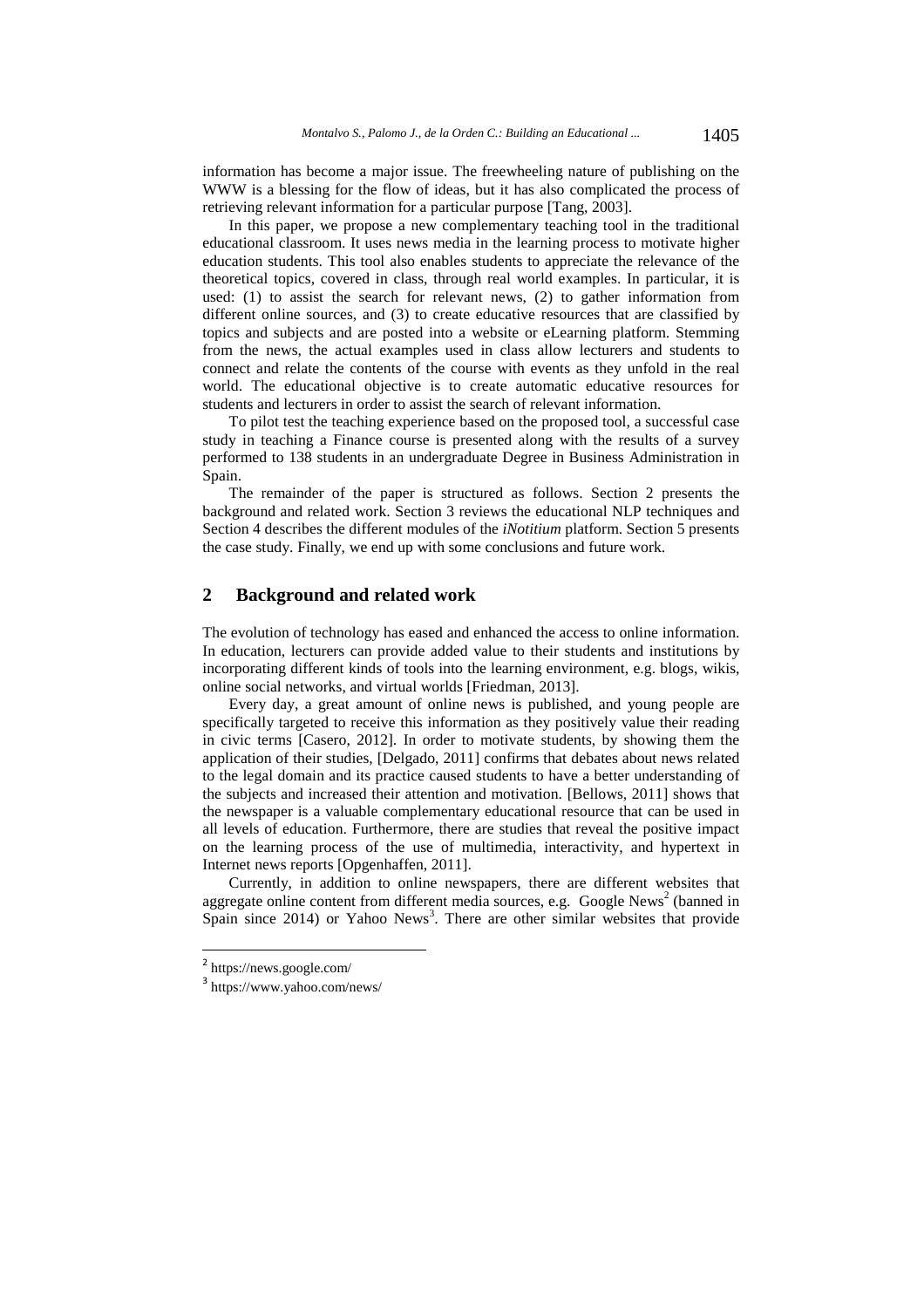1406 *Montalvo S., Palomo J., de la Orden C.: Building an Educational ...*

daily news summaries, analyses across languages and over time, and which compile information about the most mentioned people and organizations in the published media [Steinberger, 2009]. However, they have limited number of users. Usually, these websites present the news classified by general topics: Sports, Science, Politics, etc., and, often, also geographically. All these websites could serve as sources of information for teaching. However, their content is too general for a course of a degree or masters program; both students and lecturers could filter the sources or search for a keyword, but still too much time would need to be devoted to screen the information.

To tackle the problems and limitations mentioned above, there are several computational techniques that support the analysis of news content. However, little research has been devoted to applying these methods for screening information within a learning environment, specifically to improve students' motivation in higher education.

# **3 Educational Natural Language Processing**

 $\overline{a}$ 

Techniques based on NLP (Natural Language Processing), a branch of Artificial Intelligence, have been extensively used to efficiently access information. Educational Natural Language Processing (e-NLP) is a field of research exploring the use of NLP in educational contexts. It represents interdisciplinary research on automatic text analysis applied to research questions and applications in the domain of education. [Litman, 2016] gives an overview of the research in NLP and educational technology, where the three major roles of NLP in educational research are assessing, using and processing language.

The NLP community has continued to improve the existing capabilities and to identify and develop innovative and creative e-NLP approaches. As a consequence, the number of shared-task competitions and conferences was increased in the past few years. Some examples are the Workshops on Innovative Use of NLP for Building Educational Applications hosted at NAACL-HLT 2013<sup>4</sup>; ACL 2014<sup>5</sup>; NAACL-HLT  $2015^6$ ; NAACL-BEA  $2016^7$ ; EMNLP-BEA  $2017^8$ ; and NAACL HLT  $2018^9$ ; the 10th

See the 8th Workshop on Innovative Use of NLP for Building Educational Applications (http://www.cs.rochester.edu/u/tetreaul/naacl-bea8.html)

<sup>5</sup> See The 9th Workshop on Innovative Use of NLP for Building Educational Applications (http://www.cs.rochester.edu/~tetreaul/acl-bea9.html)

See The 11th Workshop on Innovative Use of NLP for Building Educational Applications. (http://www.cs.rochester.edu/~tetreaul/naacl-bea10.html)

<sup>7</sup> See the 11th Workshop on Innovative Use of NLP for Building Educational Applications. NAACL 2016 Workshops. (https://www.cs.rochester.edu/~tetreaul/naacl-bea11.html)<br><sup>8</sup> See the 12th Workshop on Innovative Use of NLP for Building Educational Applications.

EMNLP 2017 Workshops (http://www.cs.rochester.edu/~tetreaul/bea12.html)

See the 13<sup>th</sup> Workshop on Innovative Use of NLP for Building Educational Applications.

NAACL HLT 2018 (https://www.cs.rochester.edu/~tetreaul/naacl-bea13.html)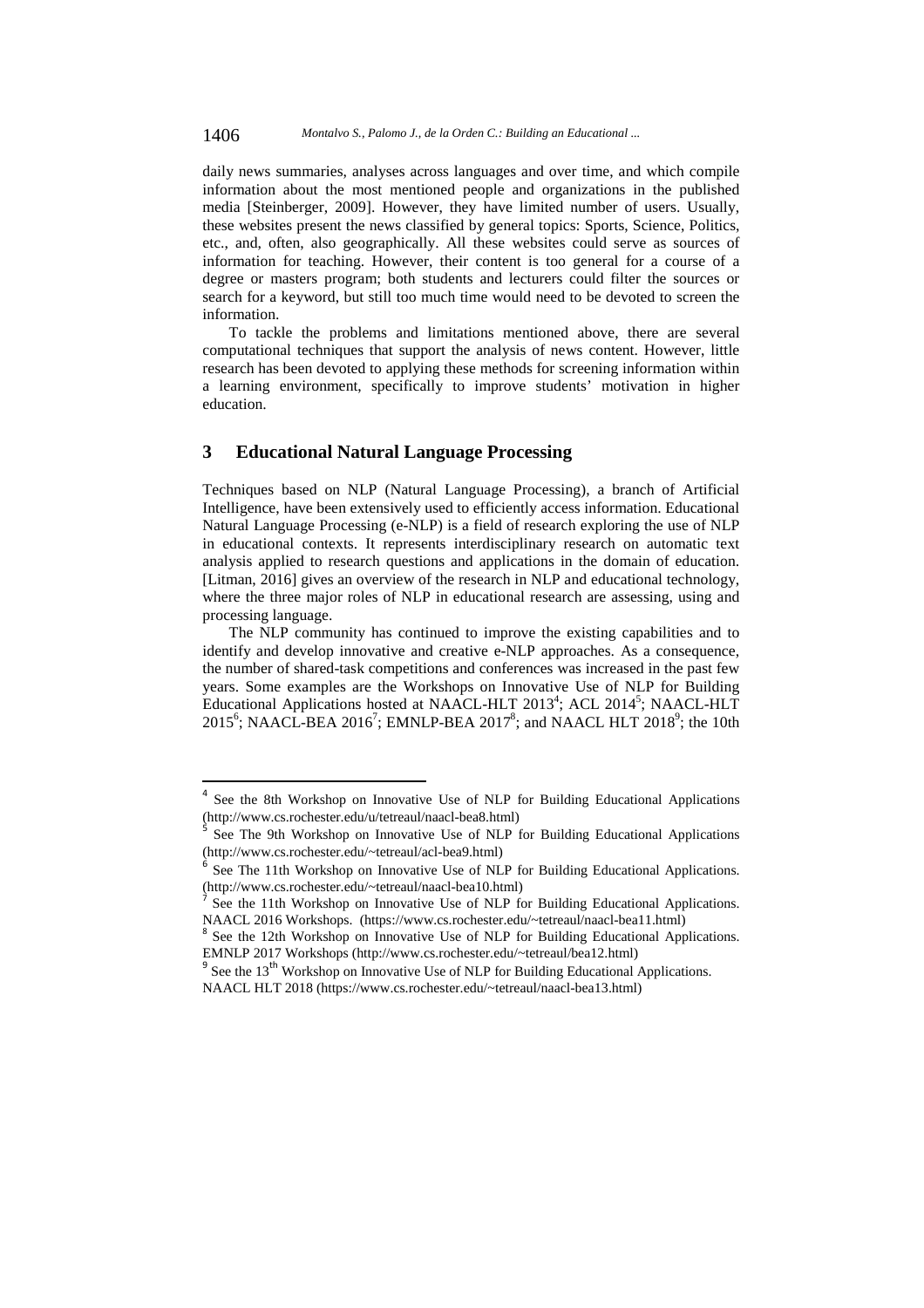National Natural Language Processing Research Symposium, NNLPRS 2014<sup>10</sup>; or the XXX Congreso de la  $SEPLN<sup>11</sup>$ , where one of the topics was the application of NLP techniques for generating educative resources.

Different works have applied NLP in educational contexts aiming the improving the students' results. However, the best of our knowledge, none have aimed at increasing their engagement and motivation.

Some examples of e-NLP techniques are the following. [Aldabe, 2014] proposed the automatic generation of Multiple-Choice Questions (MCQ) by means of Natural Language Processing (NLP) techniques. [Koukourikos, 2012] proposed the introduction of sentiment analysis techniques on user comments regarding an educational resource to extract the opinion of a user about its quality, and accounting for the user's perception before proposing the resource to another user. [Munezero, 2013] presented a functional system for analyzing and visualizing student emotions expressed in learning diaries. [Romero, 2013] investigated how different data mining approaches can be used to improve the prediction of first-year computer science university students' final performance based on their participation in an on-line discussion forum (classification and clustering techniques were compared). [Yang, 2013] investigated automatic text summarization to provide a toolset that reduces the amount of textual content for mobile learning support. [Cañas, 2015] proposed a recommender system for non-traditional Educational Resources through a semantic approach.

Specifically, when applying NLP to news, e.g. [Chaojun, 2011] introduced a topic specific web crawling system that integrates a fuzzy rule-based algorithm and Vector Space Model text analysis technology. As a result, it predicts the relevancy of each Uniform Resource Locator (URL) and only retrieves and stores highly relevant URLs. However, the amount of news to be crawled through could be highly affected by errors in the measurement of the relevance of an URL. In [Premlatha, 2011] a query method for searching documents from the Web is proposed. It is based on domain ontology concepts and a term based ranking system for obtaining the ranked seed documents, which is then used by a concept focused crawling system. The inputs of the first phase are ontology concepts, which serve as queries to the search engine. However, the size, the generality level, or the concepts used to search the Web are not specified.

The lack of applications of NLP for gattering relevant real-life examples from the news motivates this work.

## **4 Enhancing the traditional teaching approach**

Although students perceive the Internet as a reliable source of information, it can be misleading, contain mistakes or be outdated [Andrade, 2011]. Therefore, students and

 $\overline{a}$ 

<sup>&</sup>lt;sup>10</sup> See the 10th National Natural Language Processing Research Symposium. NNLRS 2014. (www.dlsu.edu.ph/conferences/nlp/2014/)

<sup>&</sup>lt;sup>11</sup> See The XXX Congreso de la SEPLN

<sup>(</sup>http://www.taln.upf.edu/pages/sepln2014/es/index.html)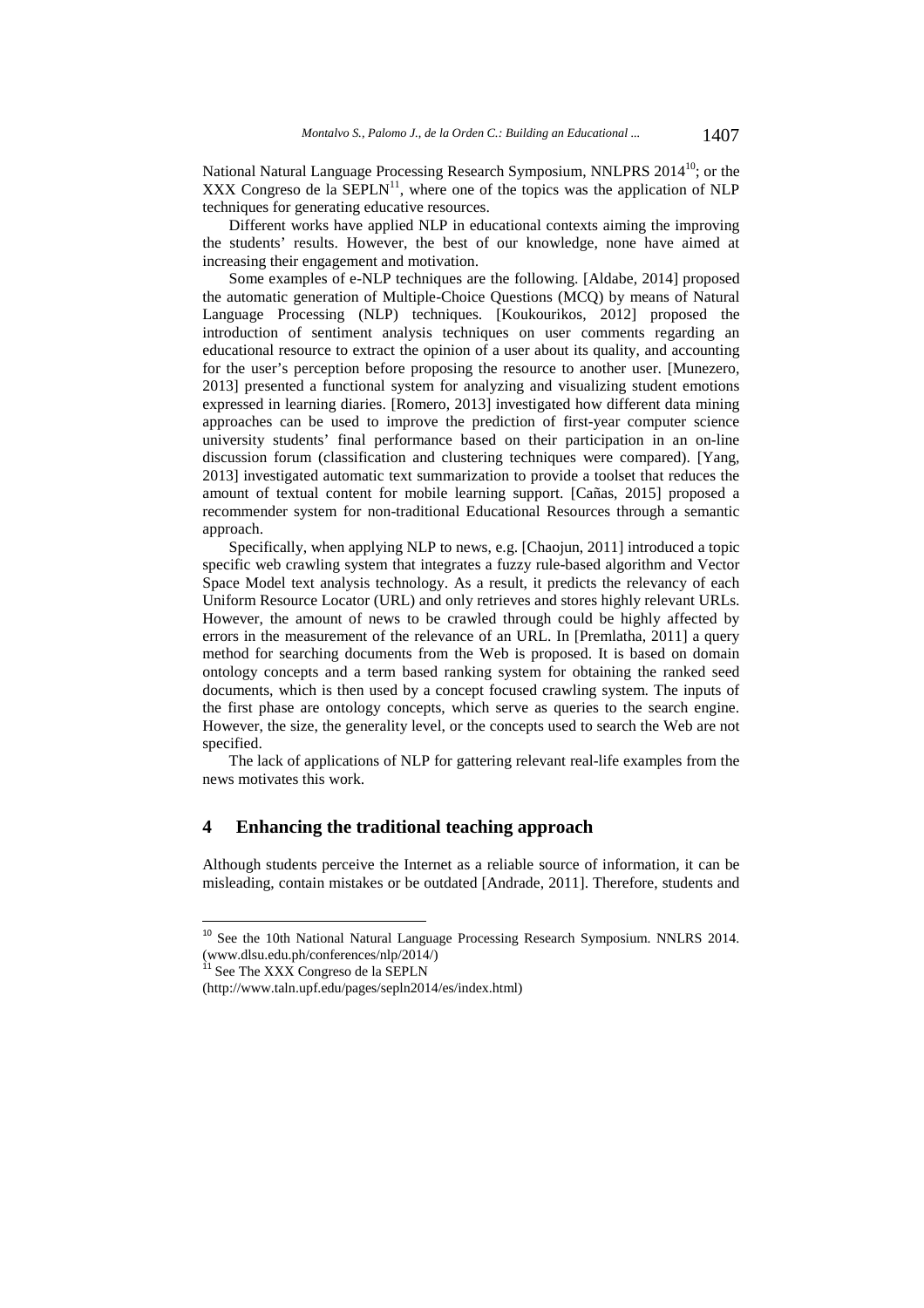lecturers must process the obtained results to filter out relevant information. Then the questions are: how many results must be reviewed? How to evaluate the quality of each result? In the end, both users could end up spending more time searching and screening information than perusing it. Consequently, it is important to facilitate the task of news web searching; especially considering the new educational way of learning, where the emphasis is put on students learning autonomously, guided by lecturers.

In [Rieger, 2009], the use of Web search engines by faculty and students to support learning, teaching, and research is examined. The conclusion of the study is that, although there are variations in search engine usage among the surveyed faculty, graduate and undergraduate students, in general, they are satisfied with the output of the searches. They trust search engines to support their studies and research. However, unguided web searches have some difficulties, since search engines return more results than those that can be reasonably reviewed. Each result has the potential to be useful or useless, and reviewing them have a cost. Moreover, the reliability of the information obtained by some results of the web search can also be an issue.

To overcome the problems and restrictions mentioned above, we propose a teaching tool that complements the traditional approach. It relies on a platform that shows relevant, up-to-date and real examples classified by topics and subjects of different courses [Palomo, 2011]. In the present work, the platform has been updated and extended. From a technological viewpoint, the access to a wiki source has been removed, since it was not always useful for the lecturers. It is now easier link to an eLearning platform. In addition, we have included a new core to compile news that no longer uses RSS feeds. From an informational viewpoint, to increase the coverage of relevant results, we have improved the module that summarizes information and automatically groupes related news from different sources. The platform now supports additional languages, currently: Spanish, Italian, Finish, Dutch and French. Therefore, lecturers can select sources of information in any of these languages, giving students real examples in different languages and from different parts of the World. This is particularly important in courses with international students. Finally, a management tool to allow lecturers to easily configure each course in the platform has been added.

#### **4.1 iNotitium platform**

The platform combines NLP techniques with the expertise provided by lecturers to process information and generate knowledge. Figure 1 presents the architecture of the proposed teaching tool, along with the information flows between the different modules. The management module receives information from lecturers (key concepts and URLs), that will be used by the crawler and eNLP system. The former uses it for downloading the contents of news items, and the latter for screening relevant information. Only relevant news is showed through the iNotitium's website.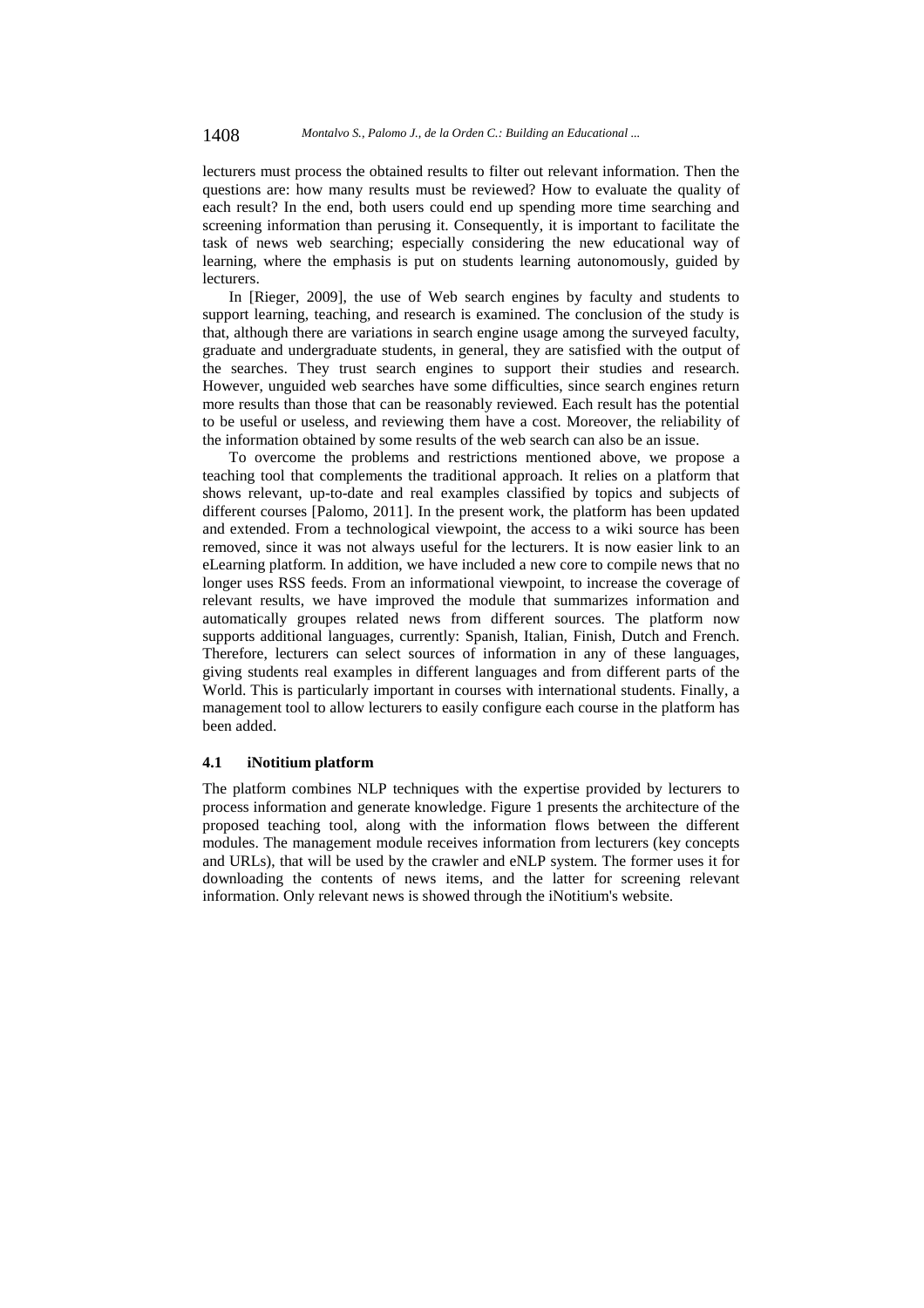

*Figure 1: Architecture of the iNotitium teaching platform.* 

Figure 2 shows the actors involved in the system and how the knowledge flows among them. The *iNotititum's* website is used by both lecturers and students for retrieving relevant information about the topics of their course. In addition, the *iNotitium's* website could be connected to an eLearning platform, e.g. Moodle or Blackboard, to be linked to the rest of the contents of the course.



*Figure 2: iNotitium exchange of knowledge.* 

The *management module* is used by lecturers to dynamically configure the information related to their courses. The lecturers decide upon the available sources of information, i.e. the URLs where they believe relevant information for their courses could be retrieved since the courses are divided into topics, lecturers propose different URLs and a set of key concepts for each topic. This information is used to pinpoint relevant news on the Web. In this way, *iNotitium* is flexible enough to incorporate the teaching criteria into the news search. Lecturers can update the structure of their courses, adding or removing topics, and updating URLs and key concepts for each topic. The interface of the *management module* is simple and intuitive to facilitate lecturers the configuration of their courses. Figure 3 presents a screenshot of the management interface. It shows how to configure a course, adding sources of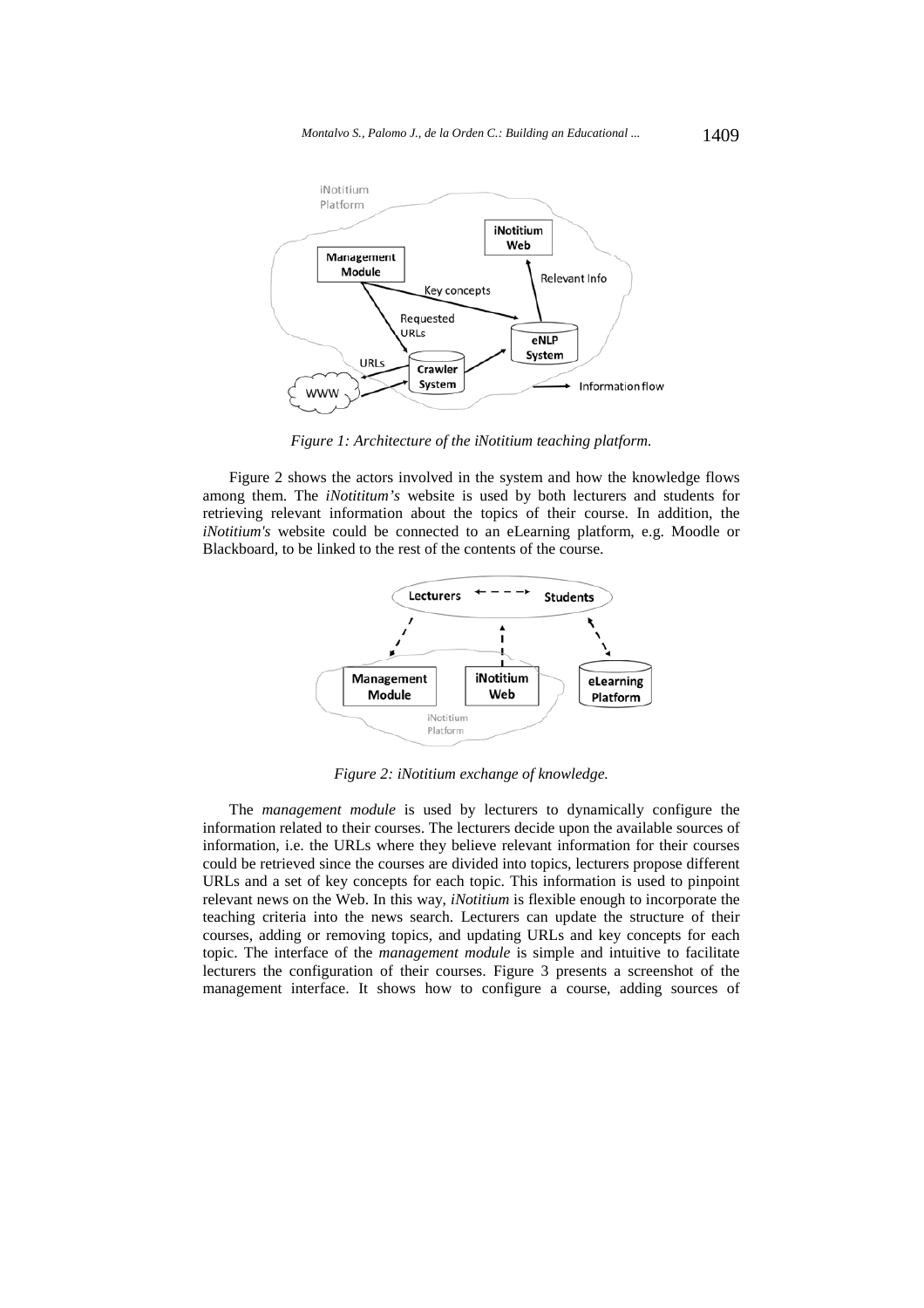#### 1410 *Montalvo S., Palomo J., de la Orden C.: Building an Educational ...*

information to the sections (topics) of the course, the key concepts definitions and how to combine keywords for later searches.

| Área                                                                   | Clencia y Tecnología                                                                          |                                                                                                     |                                                                                                          |  |  |
|------------------------------------------------------------------------|-----------------------------------------------------------------------------------------------|-----------------------------------------------------------------------------------------------------|----------------------------------------------------------------------------------------------------------|--|--|
| Nombre                                                                 | ACTIVIDAD EMPRESARIAL EN LA CULTURA                                                           |                                                                                                     |                                                                                                          |  |  |
| <b>Mostrar</b> secciones<br>en web                                     | Si Si marca NO, debe existir sólo una sección por defecto para asignarle los conceptos.       |                                                                                                     |                                                                                                          |  |  |
| ¿Tiene un curso<br>creado en Moodle?                                   | $9 \equiv$                                                                                    |                                                                                                     |                                                                                                          |  |  |
| Escriba el nombre<br>exacto del curso<br>(con acentos si los<br>tiene) | Nombre del curso                                                                              |                                                                                                     |                                                                                                          |  |  |
| $\Box$ Sección 1                                                       |                                                                                               |                                                                                                     |                                                                                                          |  |  |
| Última Modificación                                                    | 2011-06-21 20:39:40                                                                           |                                                                                                     |                                                                                                          |  |  |
| Nombre                                                                 | introducción al antido engresarial de la cultura. Tipos de enpresas, conceptos y definiciones |                                                                                                     |                                                                                                          |  |  |
| Fuentes                                                                | Existentes<br>six<br>abc-finanzas<br>abc-mercados<br>abc-sociedad<br>abc-visies               | $\gg$<br>$\mathcal{M}$                                                                              | Saleccionados<br>elmundo-cultura<br>EuropaPress<br>EuropaPress-cultura<br>RevistaDeArte<br>RevistaDeArte |  |  |
| Conceptos                                                              | Concepto<br>Sel.<br>π<br>acción                                                               | Consulta [Ayuda]<br>Deseado: Si B<br>$\text{acción}$ $\frac{1}{2}$ as $\text{NOT}$ $\frac{1}{2}$ as |                                                                                                          |  |  |
| Cambios con<br>Caracter Retroactivo                                    | $C$ si $G$ No                                                                                 |                                                                                                     |                                                                                                          |  |  |

*Figure 3: Configuration of a course in management module.* 

For instance, for the course "International financial markets" course and the topic "International capital markets", lectures provide several sources of information and key concepts, such as "FED", "London stock market", .... In addition, they can include Boolean connectors in the queries, for example "FED AND London stock market" or "FED OR London stock market", and so on.

Once the parameters are set, a crawling system is triggered to gather breaking news items from the specified sources every 12 hours. The system first verifies whether or not a website has already been visited to avoid duplicates news.

The eNLP system is composed of two modules: Information Retrieval (IR), that processes and stores the news contents (for later search and relevant news filtering); and the unsupervised learning module, that clusters similar contents before they are showed on iNotitium website. The module based on IR has been built on  $Lucene<sup>12</sup>$ technology, an open source search engine developed by Apache. The eNLP system analyses and indexes downloaded news contents. First, it processes the texts, tokenizing and removing puntuaction symbols and stopwords; normalizes the tokens to lower case; and, finally, it finds the stems of the tokens, for indexing only the stems. The key concepts defined by lecturers are used to build queries for searching into the indexed news. Notice that the same news item can be relevant for different topics and courses. The unsupervised learning module uses a novel clustering algorithm based on Named Entities (NEs) for grouping news items about the same topic for each course. Phrases that contain names of persons, locations, organizations,

 $\overline{\phantom{a}}$ 

<sup>&</sup>lt;sup>12</sup> http://lucene.apache.org/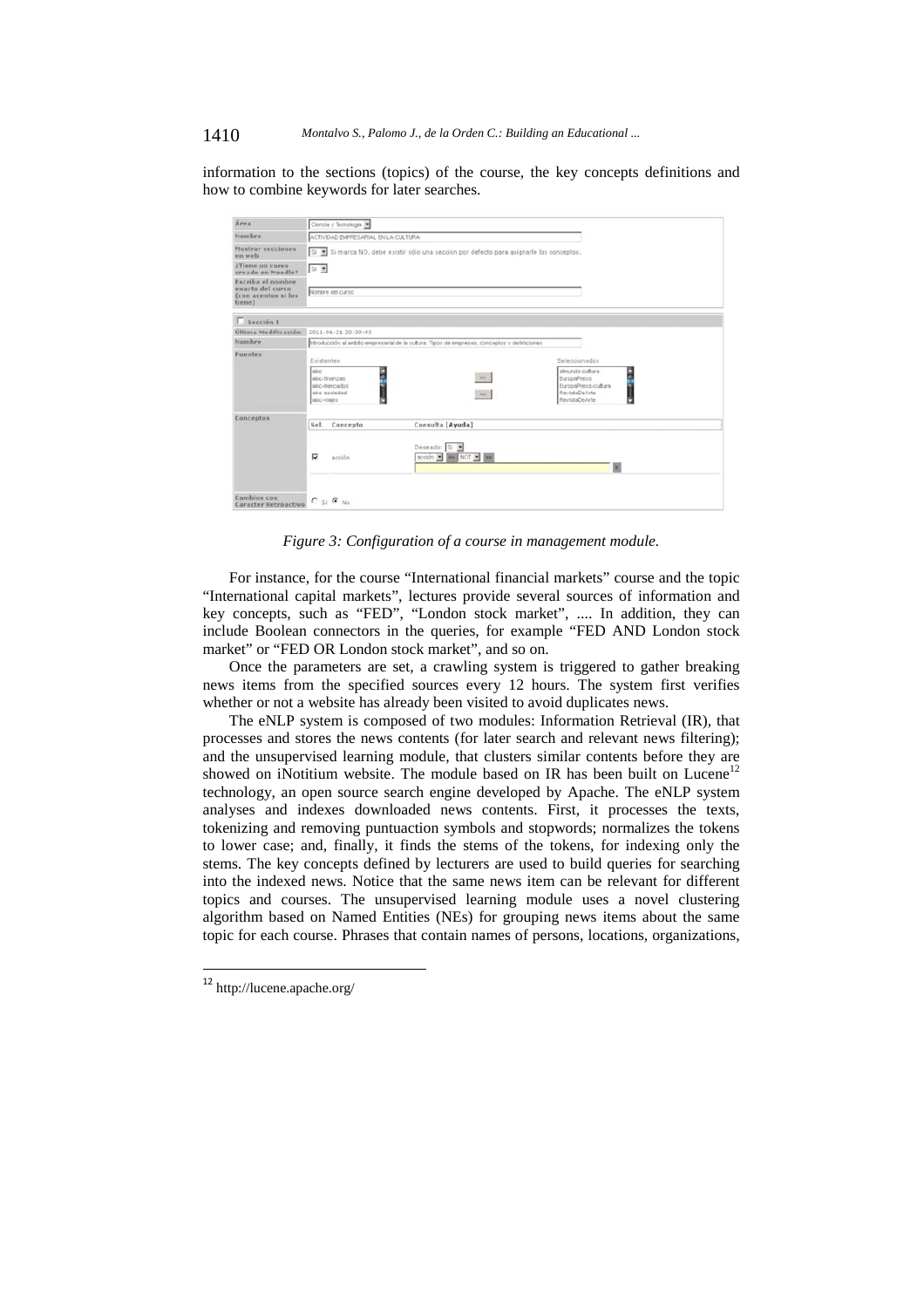times and quantities are considered NEs [Sang, 2002]. News items usually contain NEs, and they appropriately describe the matter of the news. Hence, for grouping similar news, we use a clustering algorithm that computes the number of NEs shared by the documents, and it considers the category of the shared entities, to decide whether to group two documents into the same cluster [Montalvo, 2015]. The documents are represented using the Vector Space Model (VSM) applying a binary term weighting function. To evaluate the similarity among news documents, both the presence of common NEs and their categories are considered. To know if two NEs are common (i.e., "Ben Bernanke" and "Bernanke", "FED" and "Federal Reserve", or "UN" and "United Nations") two orthographic similarity measures are used: Normalized Edit Distance (NED) [Levenshtein, 1965] and Dice coefficient [Adamson, 1974]. A set of different rules compare the orthographic similarity between NEs, considering the category of the NEs (person, location, organization, …). The clustering algorithm is composed of seven stages, and each one of them defines different percentages about the common NEs shared by news items and, also, the categories of the common NEs, see [Montalvo, 2015] for more details.

Finally, *iNotitium*'s website presents only relevant news (those returned and topranked by the IR engine) classified according to the topics of the different courses. The platform sorts decreasinlgy the news by relevance and date. The users of the platform can select the course and the topic for which they want to see relevant news. Due to the volume of relevant news collected over time, the users can scroll through the website to reach older news. Figure 4 shows the iNotitium's website for the course "International financial markets", which belongs to the Finance area, and introduction topic. The above-mentioned clustering algorithm improves the visualization of the news. This algorithm groups similar news into the same cluster. The news in the same cluster are collapsed in the website for better visualization purposes.

#### **5 Case study: a course in Finance**

In Finance, the impact of the news on market prices, volatility and risk has been studied extensively [Tetlock, 2007; DiBartolomeo, 2005; and Mitra, 2009]. A key concept to instil into students is that the arrival of news continually updates an investors' knowledge and their sentiment about the financial market. Hence, being continually informed about the latest news is crucial for any investor and creating such routine is key for students of a Finance course [De la Orden, 2017].

During the Course 2014-2015, we tested the proposed teaching approach using *iNotitium* with students of a Corporate Finance course, within the Degree of Business Administration at the Rey Juan Carlos University in Madrid, Spain. Students read news gathered by the platform –previously programmed by lecturers with the appropriated general, economic-financial and other-related news filters. Clearly, the number of news items depend on the volume of daily published news, and its relevance.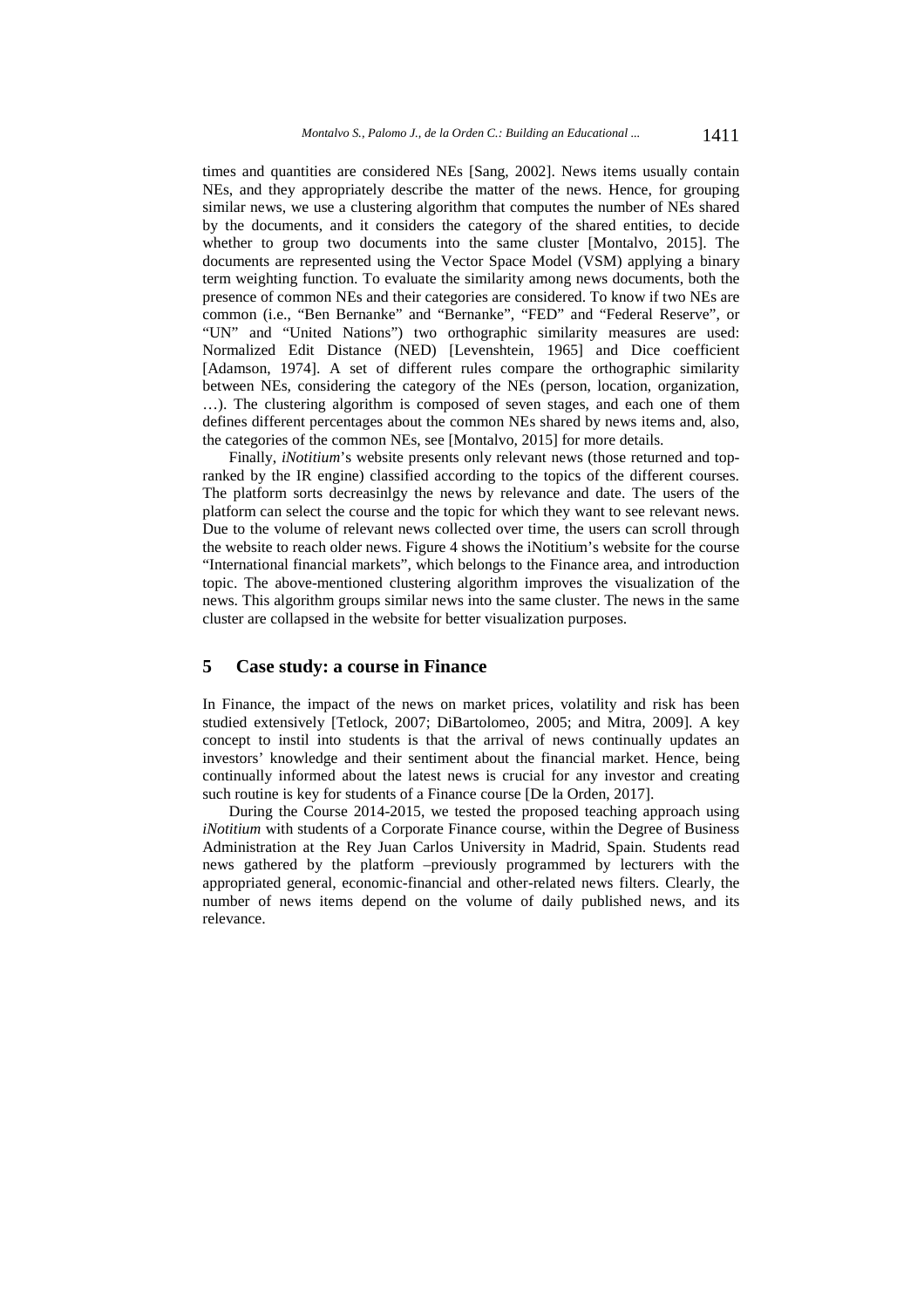

*Figure 4: iNotitium's website.* 

Students were asked to participate in a survey performed at the beginning, during and at the end of the course. The questionnaires contained two sections with responses on a Likert scale from 1 to 5. The first section focused on the importance of being informed (5: very important, 1: not so important), the frequency of reading news before the course (5: daily, 1: few times a year) and after the course (5: daily, 1: never), the subject (general, economic-financial and others) and the main support (paper, laptop, mobile phone-tablet). The last section focused on the performance of the teaching innovation tool (updating of contents, speed of web downloading, accessibility of the specific section that the student were interested in, number of specialized news presented, perception of the web visited, image quality, etc.) and the impact of *iNotitium* on the students' learning experience (habit of reading news before and after the activity, to what extent reading news allowed the student to better understand the theoretical contents, student's satisfaction with the experience, etc.). Since the purpose of the questionnaire was to evaluate the teaching innovation tool, it did not include answers such as "don't know" or "non-available". Therefore, obtaining the opinions of the 138 surveyed students were, somehow, compulsory for them with no impact whatsoever on their grades.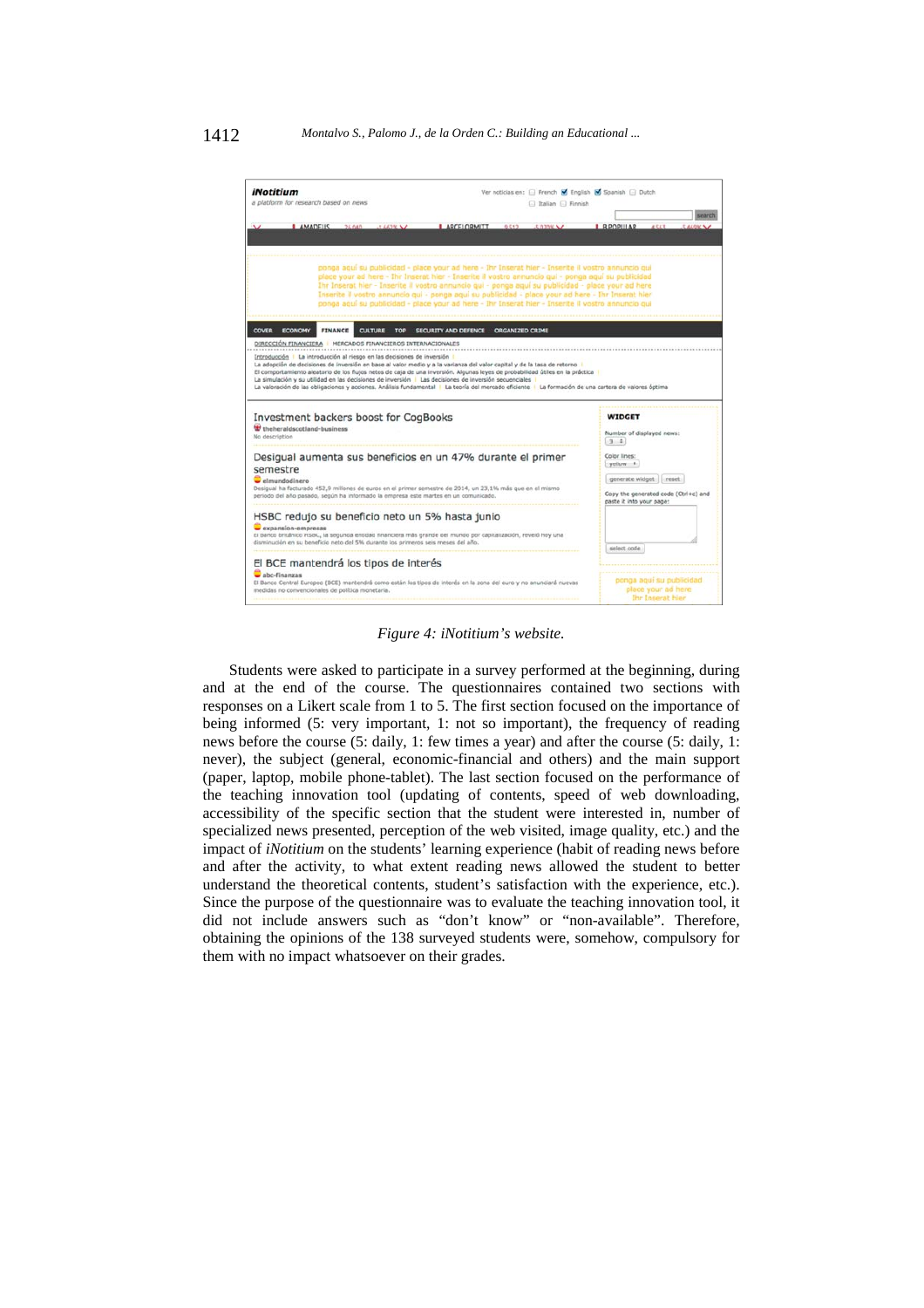### **6 Results**

Over the period of the course, we witnessed an increasing interest on being informed. At the beginning, only 40.6% of the students considered that being informed about the news today was not important (3 or less), with mode equal to 4 ('quite important') and a mean of 3.628. We refer to these students as the not concerned group. However, as the course progressed, 85.7% of the not concerned students changed to consider that being informed was 'quite important' or 'very important' (4 or 5), reaching 83.9% by the end of the course.

When considering how long it took to start reading the news, the not concerned students at the beginning of the course changed their opinion as follows: 72.1% started reading the news after several classes and 16.3% from the first class. Only 11.6% started reading the news when motivated by a class assignment.



*Figure 5: Effect of the motivation on being informed: Total group.*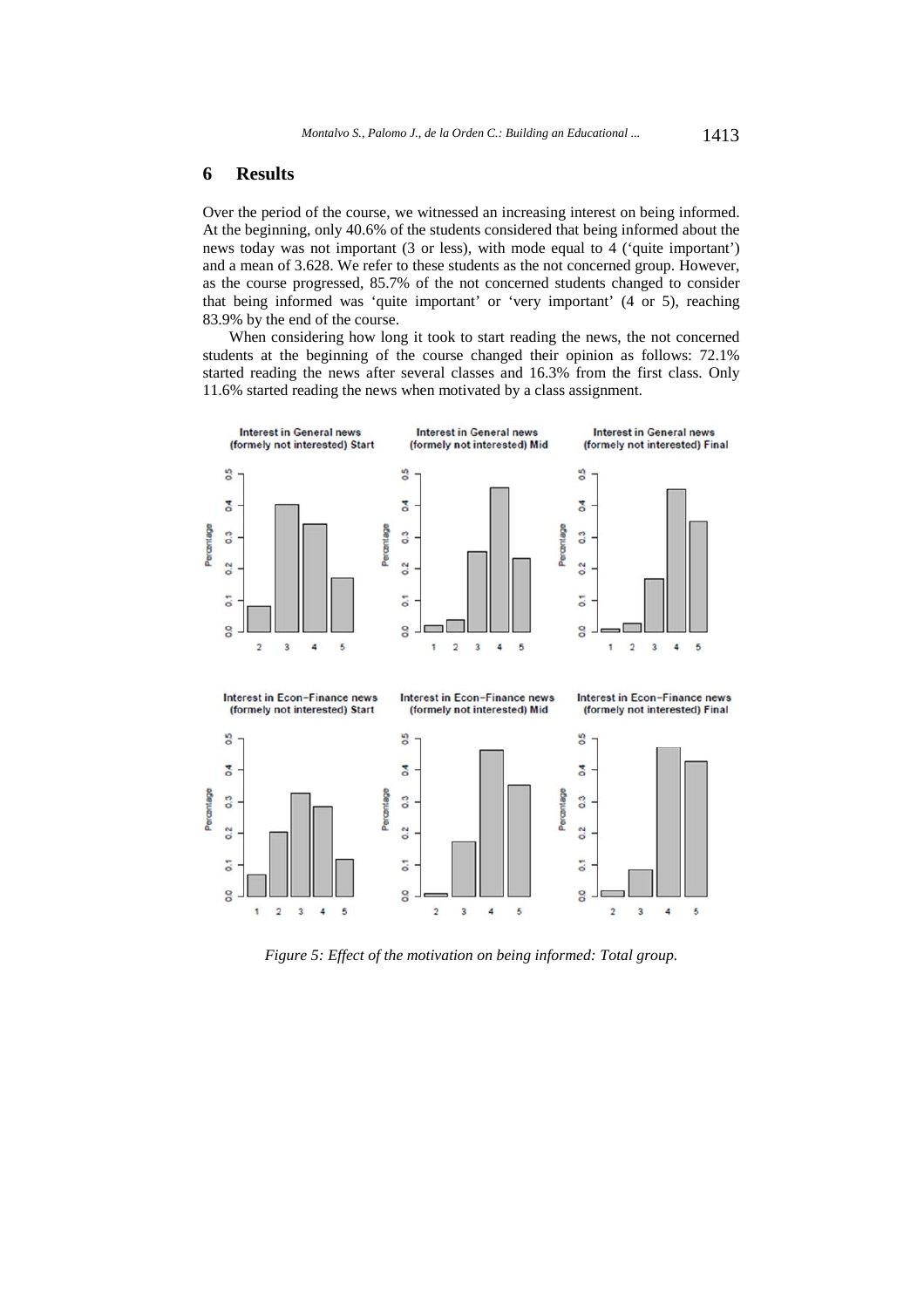Figure 5 presents the evolution of the interest on being informed as the course progressed. In the case of General news (top row) 51.5% found it 'interesting' and 'very interesting' (4 or 5 in Figure 5) at the beginning of the course, 69.1% during the course and reaching 80% at the end of the course. In the case of Economic and Finance news (bottom row) the evolution of the percentages for 'interesting' and 'very interesting' was 40.3%, 81.8% and 89.9% at the beginning, during and at the end of the course, respectively. It is also remarkable to note the evolution of the mode towards 'interesting' (4 in Figure 5) and how fast the motivation provided in class caused the change in the students.

Figure 6 presents the motivational change experienced by the not concerned group. For example, in the case of General news (top row) 56% found it 'interesting' and 'very interesting' (4 or 5 in Figure 6) at the beginning of the course, 68.3% during the course and reaching 81.4% at the end of the course. In the case of Economic and Finance news (bottom row) the evolution of the percentages for 'interesting' and 'very interesting' was 25%, 86.04% and 92.9% at the beginning, during and at the end of the course, respectively.



*Figure 6: Effect of the motivation on being informed: not concerned group.*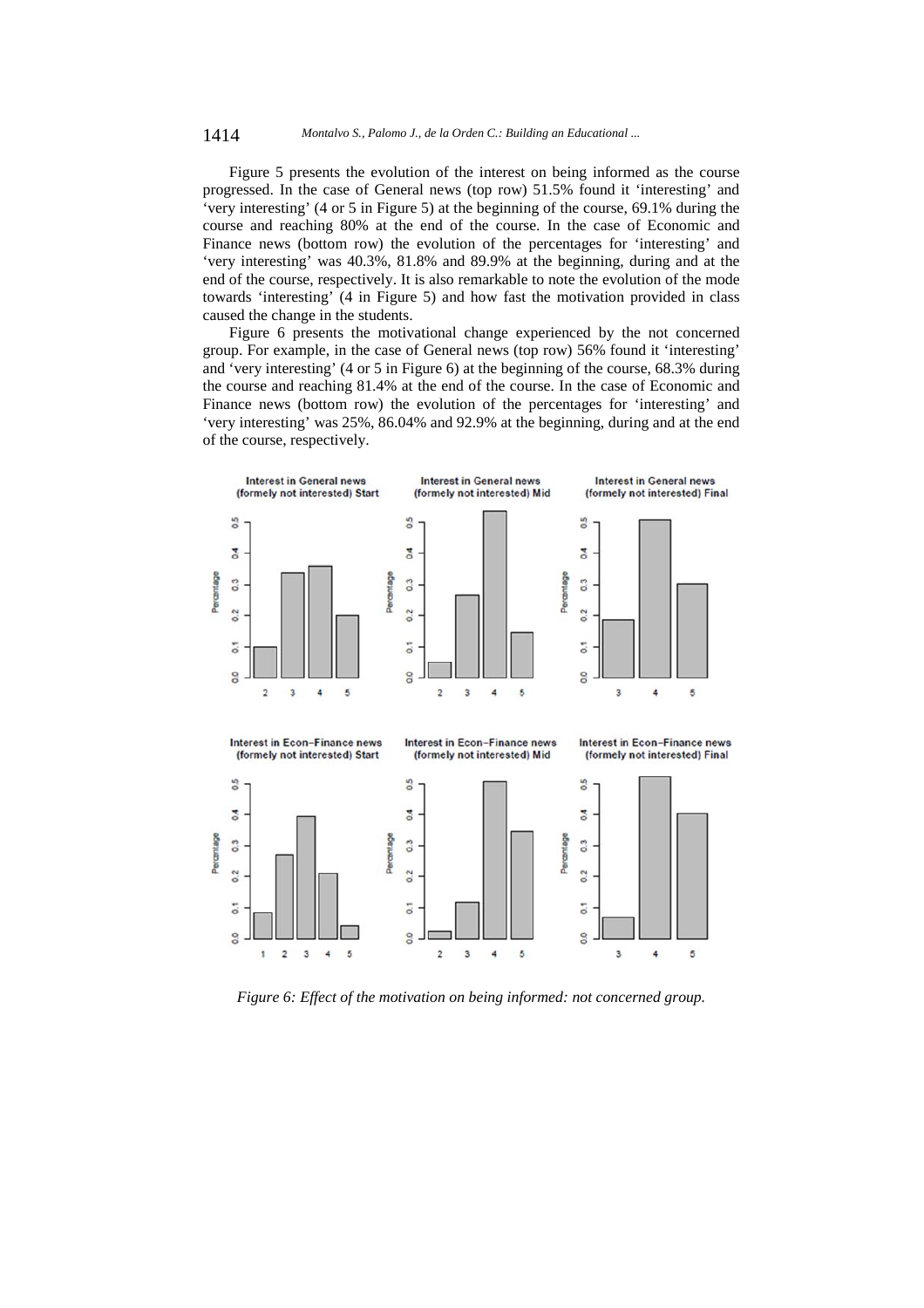Regarding the general routine of reading the news, it was found that at the beginning, 72.5% of the students read the news mainly on a computer and 71.7% on a portable device, whereas only 9.4% read a newspaper. At the end of the course, these percentages basically remained as 88.2%, 83.8% and 15.04%, respectively. Notice that paper support increased during the course, and this could have an impact on the shallow level of comprehension, see [Chen, 2014] for more details, when compared with computer-based supports.



*Figure 7: Reading news frequency at the beginning and at the end of the course.* 

Figure 7 presents the evolution of the frequency of reading news during the course. It is significant that at the beginning of the course only 24.6% confirmed to reading the news with a frequency of less than once a week. We will refer to these students as the sporadic readers group. At the end of the course, 70.6% of the sporadic readers increased reading frequency to reach once or more times in a week. The increase in the frequency was from the first class (15.4%) and after several classes (84.6%). It is significant that the frequency increase was not due to a class assignment in any single case. The final motivation for the sporadic readers group was that *iNotitium* motivated them to start reading news (68.75%) and to read more news (25%), which confirms that *iNotitium* was the main motivation for them to read more news. Also, 67.7% of the students confirmed that reading the news had a 'considerable' or 'extreme' impact on helping them to understand the concepts in class. For the sporadic readers group, Figure 8 presents the evolution of the reading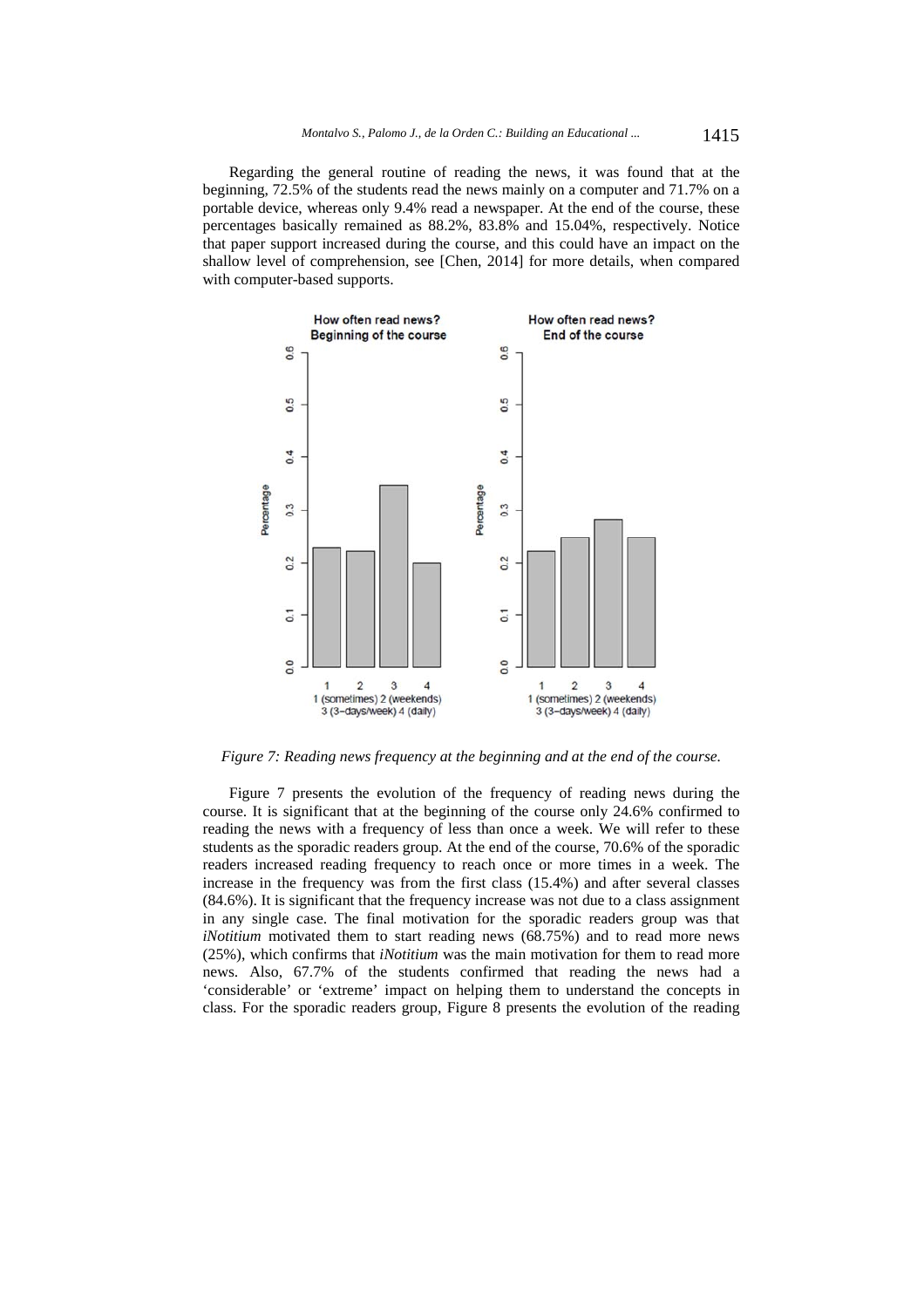habits by type of news. For example, in the case of General news (top row) 23.5% found it 'interesting' and 'very interesting' (4 or 5 answered) at the beginning of the course, 53.8% during the course and reaching 76.5% at the end of the course. In the case of Economic and Finance news (bottom row) the evolution of the percentages for 'interesting' and 'very interesting' was 33.3%, 92.3% and 87.5% at the beginning, during and at the end of the course.



*Figure 8: Effect of motivation on the frequency of reading news (by type): sporadic readers.* 

As a final evaluation of the use of *iNotitium,* Figure 9 presents the motivation obtained where most of the students (92.6%) acknowledged that *iNotitium* motivated them to 'start reading' or to 'read more news' (3 and 4, respectively, in Figure 9). Furthermore, 85.7% of the students considered *iNotitium* useful in general, and 78.2% considered the experience to be interesting. Regarding the impact on understanding the content, 83.9% considered it a good or very good complement to the learning process and 75.8% considered that it has increased interest in the subject in general.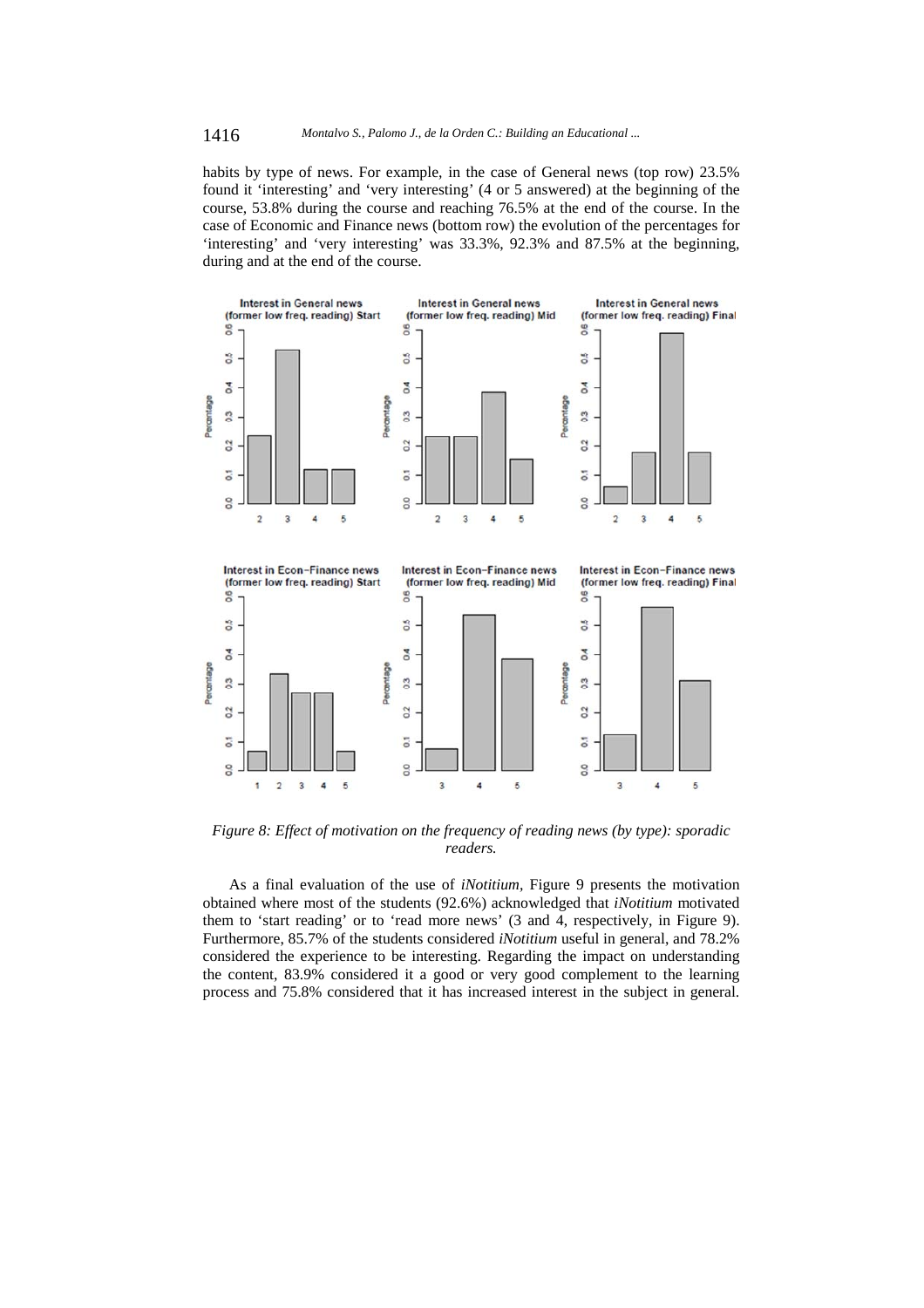Finally, analyzing the most important characteristics of a platform such as *iNotitium*, they are: updated contents (mean 4.4 and mode 5), quick web load (mean 4.1 and mode 4), accessibility to relevant news (mean 4.3 and mode 5), amount of relevant news (mean 3.9 and mode 4), and specialization on the subject of the newspaper (mean 4.2 and mode 4). Other factors such as web design and number of web visitors show indifference with most of them having a mode of 3. It is important to highlight how these 'ornamental' characteristics were not considered important, with more attention paid to content.



#### **6.1 Knowledge transfer**

An important goal of every educational innovation proposal is to measure the level of knowledge transfer between lecturer and the student. It is important to link the proposed educational innovation and student achievement. To evaluate the impact of the proposed teaching tool, we measured the grades obtained by students in different activities performed in class. In Table 1, summaries (standard deviation is presented in the last row) and the weight on the final grade are presented.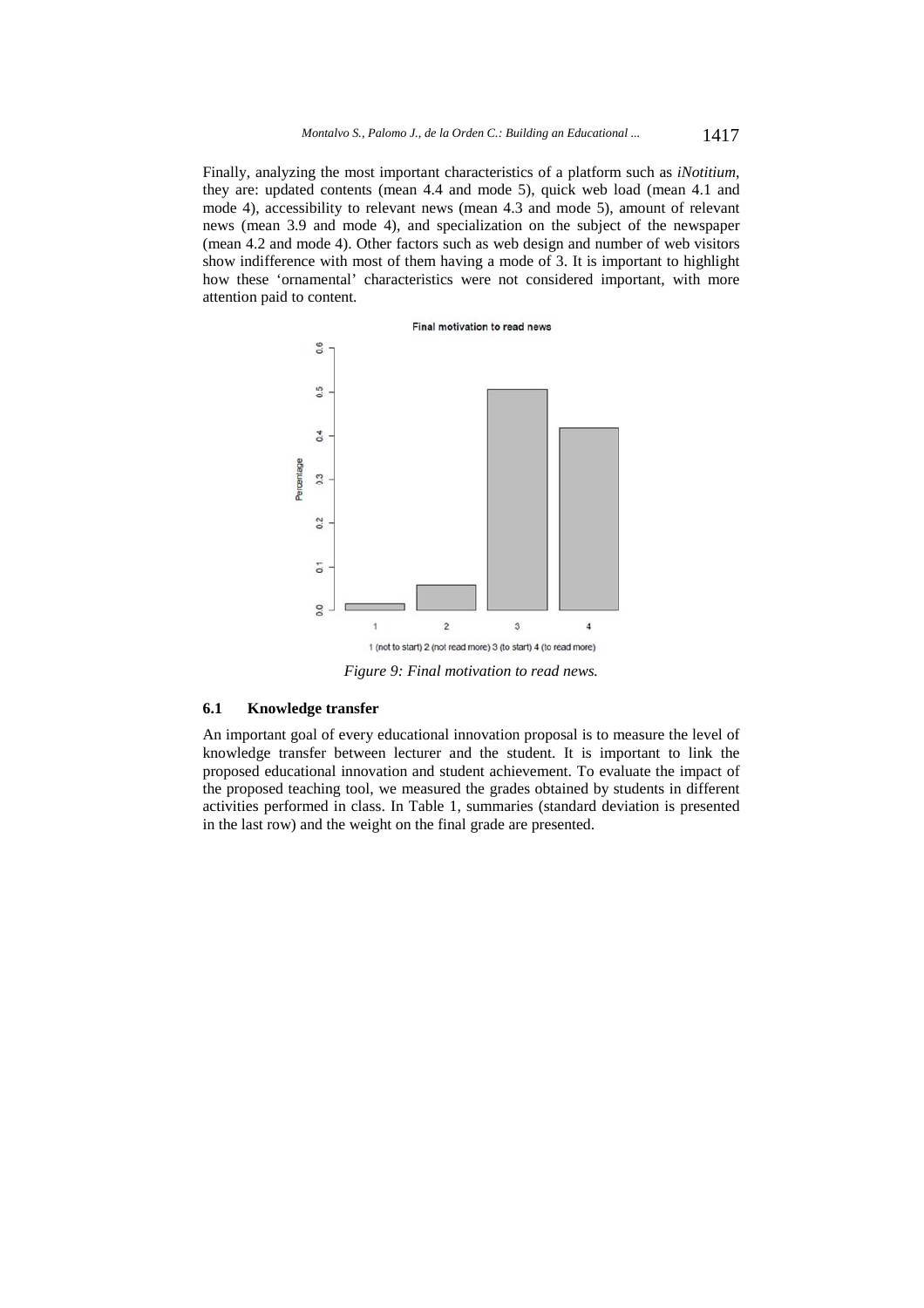|         | <b>News</b> | Oral. exp.   | Oral exp. | <b>Final Grade</b> |
|---------|-------------|--------------|-----------|--------------------|
|         | Exam        | (individual) | (group)   |                    |
| Weight  | 10%         | 7%           | 3%        | 100%               |
| Min.    | 3.0         | 5.0          | 6.0       | 2.561              |
| 1st Qu. | 6.0         | 7.0          | 7.0       | 5.222              |
| Median  | 7.0         | 8.0          | 7.0       | 6.0                |
| Mean    | 6.863       | 7.691        | 7.417     | 6.147              |
| 3rd Qu. | 8.0         | 8.0          | 8.0       | 7.226              |
| Max.    | 10          | 10           | 10        | 9.970              |
| Sd.     | 1.521       | 1.074        | 0.999     | 1.499              |

#### *Table 1: Summary of the evaluations performed to the students*

Over the course, students presented projects in class based on selected news both individually and in groups. The weights of these activities in the final grade were 7% and 3% respectively. A traditional final exam with 40% theorical exam and 40% practical exam was also considered. We were aware that final exams had a weight that was four times bigger than the weight of grades of the educational experience, but as innovation practice in a single course we could not depart further from the grading structure stablished in other similar courses. Furthermore, in doing so, we considered that there would be no interference between grades. Also, to evaluate the level of knowledge acquired through the news, an exam was taken with a 10% impact on the final grade. We denote this variable as news exam. The correlation matrix of the grades of the different activities is reflected in the Table 2. As can be seen in Table 2, the oral individual activity has greater relationship with final grade than the news exam, despite its lower weigth in the final grade. This denotes that students had better performance in the individual activity than in the news exam, as can be seen in Table 1.

|           | <b>News</b> | Oral exp.  | Oral exp. | <b>Final Grade</b> |
|-----------|-------------|------------|-----------|--------------------|
|           | exam        | individual | Group     |                    |
| News Exam | .00.        | 0.26       | 0.19      | 0.37               |
| Oral ind  |             | 1.00       | 0.31      | 0.44               |
| Oral grp  |             |            | 1.00      | 0.08               |
| Final     |             |            |           | .00                |

*Table 2: Correlation matrix of the grades* 

In order to measure the impact of *iNotitium* on the students' achievements, we focused only on those students that passed the course (final exam equal or higher than 5) since it was only in this case that the activities related to reading news were considered in order to compute the final grade. We developed the regression model 1

$$
final \sim \omega_1 Exam + \omega_2 Oral + \varepsilon \qquad (1)
$$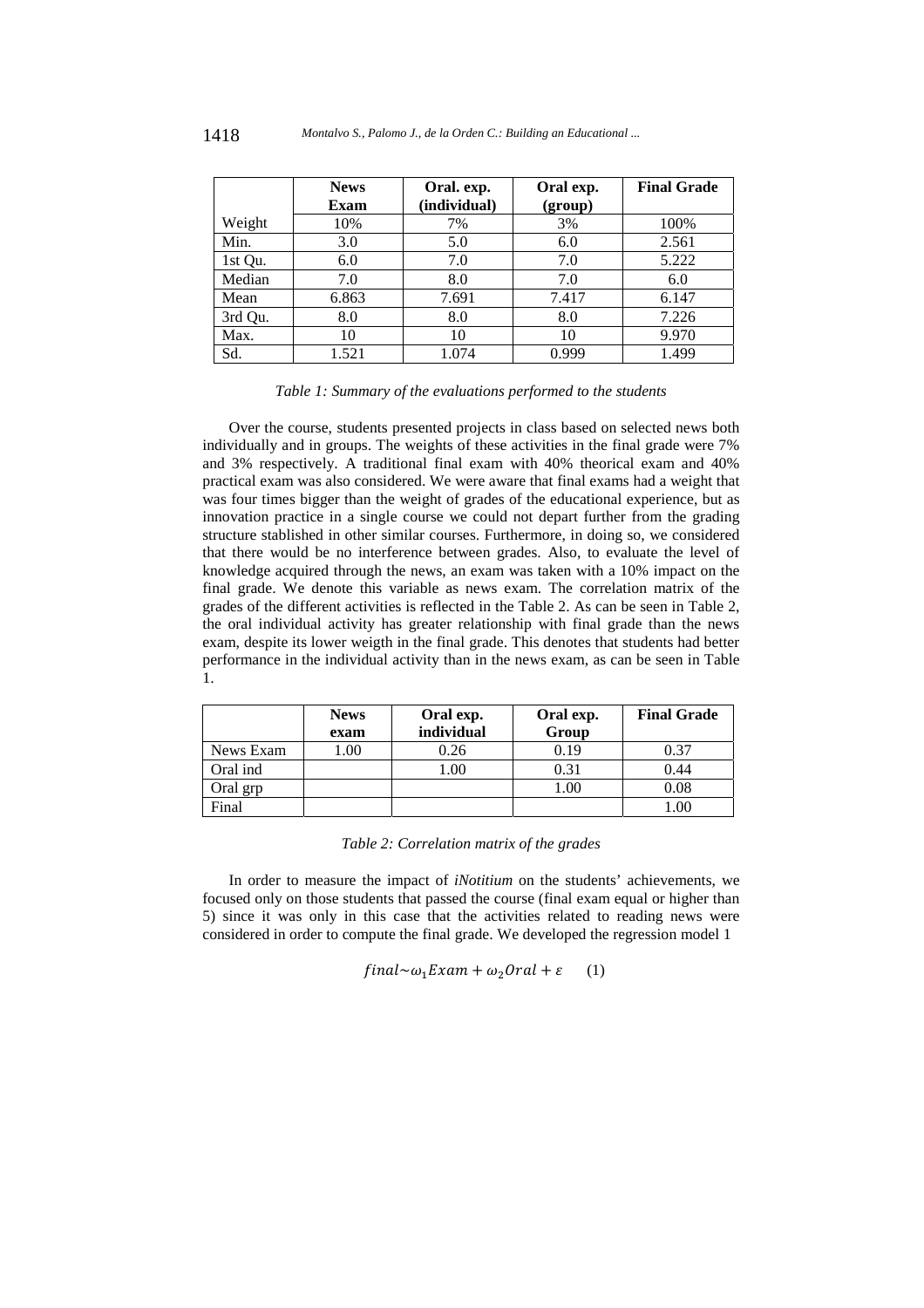where *final* represents the part of the final grade due to the knowledge acquired through the *iNotitium*. We define final by subtracting from the final grade of each student the average grade on the final exam (only those students that passed this final exam); in this case, we eliminated the effect of the final exam on the final grade. The *Oral* variable represents the weighted sum of the Oral presentations that individuals and groups performed in class, i.e.  $\text{O} \text{r}$  al = 0.07 ×  $\text{O} \text{r}$  al exp. personal + 0.03 × Oral exp. group The results of the estimation are as follows in table 3.

|                  | Coef. est         | Coef. se |
|------------------|-------------------|----------|
| Exam             | $\omega_1 = 0.19$ | 0 O Z    |
| 0 <sub>ral</sub> | $\omega_2 = 0.03$ | 0 O Z    |

with  $n = 107$ ,  $k = 2$ , residualsd = 1:12 and R-Squared = 0.66, F-statistic: 102.3 on 2 and 105 DF, *p-value*: < 2.2e-16. The estimates of the regression model confirm the impact on the students' achievements, positively in both variables although with higher impact in the case of the exam. Notice that this impact  $\omega_1 = 0.19$  is higher than the 10% established by the lecturer, indicating a knowledge transfer due to the activities based on reading the news. Figure 7 presents the regression models for the marginal impact of the *Exam* and *Oral* variables, respectively, on the final grade of the course.

The grey lines in Figure 10 represent the uncertainty in the estimates of the coefficients. Notice the positive impact of *Exam*, whereas the *Oral* variable had almost no impact on the final grade. This may be due to the marginal weight in the final grade. Also, those students that obtained a higher final grade in the course (blue dots) tended to perform well (higher or equal to 8) on the exam; however, on the oral presentation, these students were more spread out.

### **7 Conclusions and future work**

Higher education in Europe is now characterized by greater student autonomy and creativity, while guided and supervised by lecturers. Both demands require the development of new tools that assist the knowledge transfer, while increasing the motivation and engagement of the students. This paper presents a teaching approach that bridges this gap by empowering the utility of being well informed and the advantage of the use of the *iNotitium* platform.

Based on the experience gathered, following relevant news in class facilitates the understanding of the key concepts taught in a course. This educational experience has been tested and evaluated its convenience on a Finance course, since inversors need to be continually informed about the latest news. Also, the effectiveness of having access to a tool that links to relevant information both to students and lecturers was explored. A survey was performed on more than a hundred students of a Corporate Finance discipline, where being duly informed and properly briefed is particularly crucial to understanding the financial markets and the so-called market sentiment.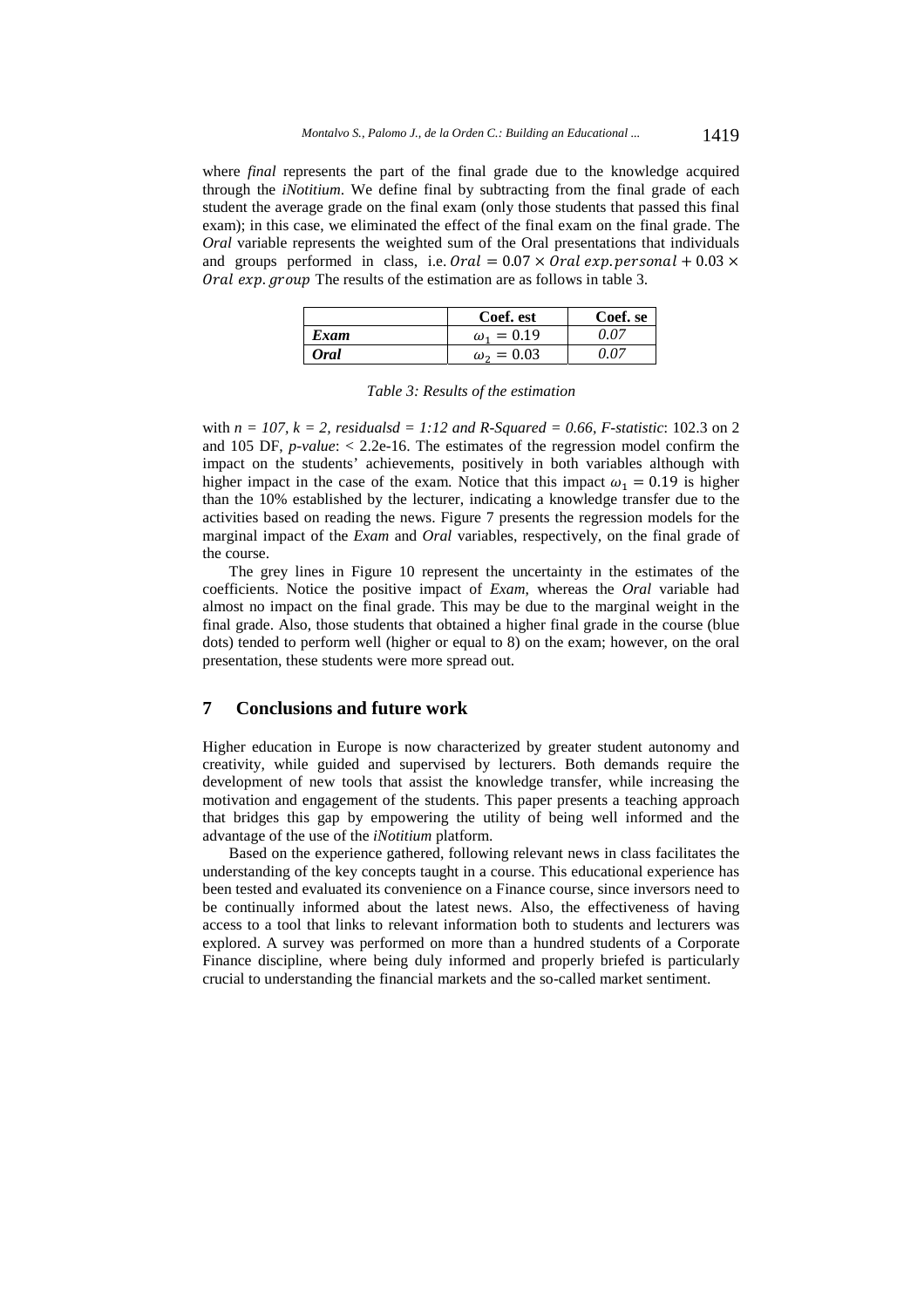

*Figure 10: Top: regression model for the impact of the Exam on the final grade of the course. Bottom: regression model for the impact of the Oral on the final grade of the course. Blue dots indicate students with final grade higher or equal to 8.* 

The analysis of the results of the survey shows the positive impact on both the learning proces and on the motivation of the students. Furthermore, after using the *iNotitium* platform, the interest on being informed increased considerably led by the habit of reading the news more frequently and from the proper sources. In this sense, the results of both the positive impact of being well informed by using a suitable tool, and the improvement in the knowledge acquisition of the subject matter were found to be significant.

The proposed educational complement to traditional teaching methods in class has been proven effective to assist in knowledge transfer in a Finance course. Linking *iNotitium* with eLearnign platforms would be also useful for the organization of tasks within a course.

The proposed educational complement to traditional teaching methods in class has been proven effective to assist in knowledge transfer in a Finance course. In any case, there are several limitations to this study. First, it was only tested in a Finance course, a Business discipline, and the potential of achieving improvement in other subject areas would be interesting to test, although, a priori, we expect similar results. Second, larger sample groups probably would be necessary and/or with students from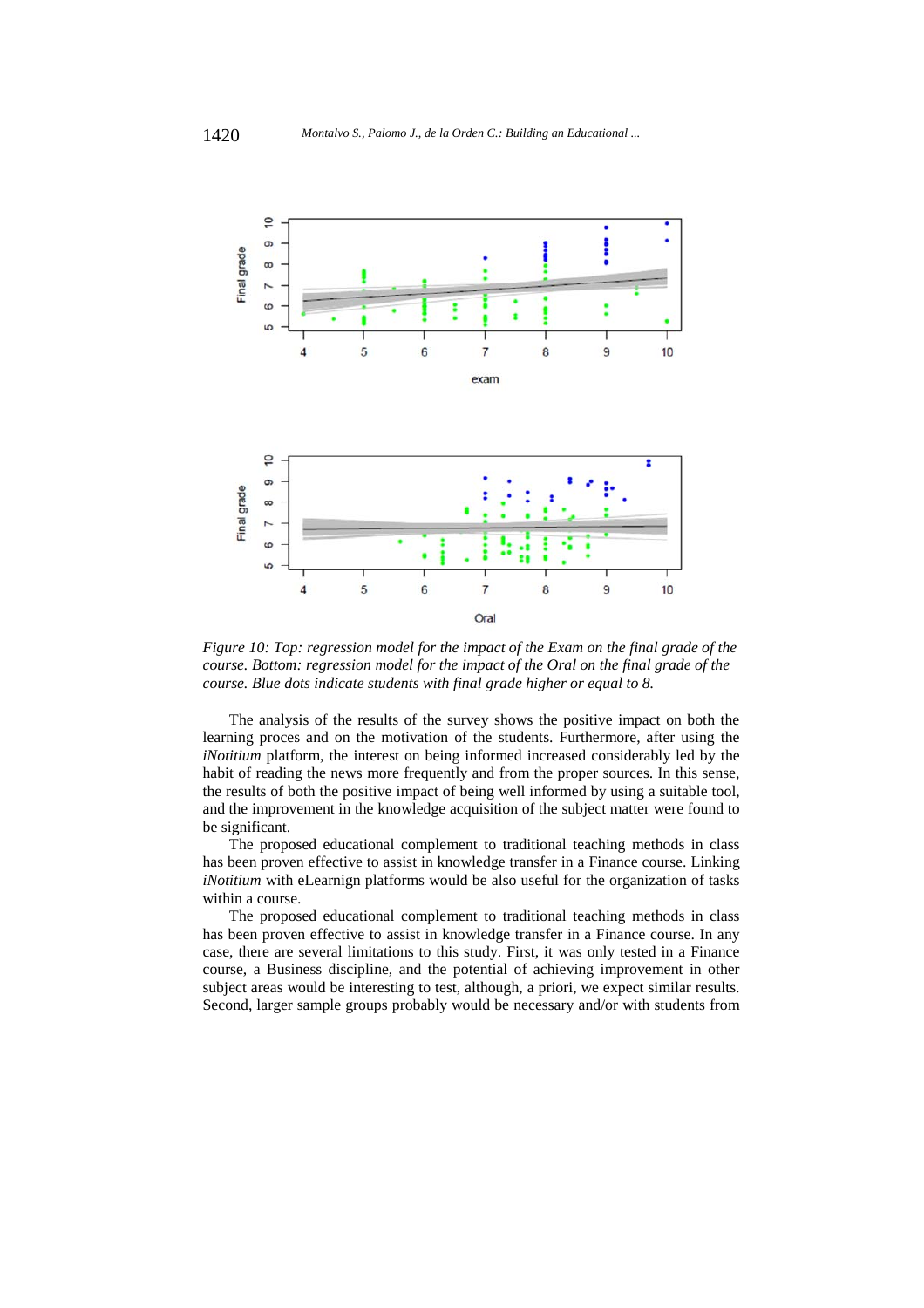other countries. Third, to avoid potential bias from those students that do not want to participate in the survey, it could consider answers such as "don't know" or "no answer". Furthermore, it could be implemented a new module that capture statistics of the use so, for example, number of cliks on a news could be registered for further analysis.

It is expected that linking *iNotitium* with eLearning platforms would be useful for the organization of tasks within a course.

### **References**

[Adamson, 1974] Adamson, G.W. & Boreham, J. The use of an association measure based on character structure to identify semantically related pairs of words and document titles. Information Processing & Management, 10(7/8), (1974), 253–260.

[Aldabe, 2014] Aldabe, I. & Maritxalar, M. Semantic similarity measures for the generation of science tests in basque. IEEE Transactions on Learning Technologies, 7, (2014), 375–387.

[Andrade, 2011] Andrade, G. Aspectos negativos del uso de internet en la educación superior, Cuadernos de Educación y Desarrollo, 3, (2011), 27.

[Arnold, 2007] Arnold, R., Langheinrich, M. & Hartmann, W. InfoTraffic - Teaching Important Concepts of Computer Science and Math through Real-World Examples. In Proceedings of the 38th SIGCSE Technical Symposium on Computer Science Education, Covington, KY, USA: March 07 - 11, (2007), 105–109.

[Bashir, 2008] Bashir, S., Mahmood, K. & Shafique, F. Internet use among university students: a survey in University of the Punjab, Lahore. Pakistan. Pakistan journal of library & information science 9, (2008), 49–65.

[Bellows, 2011] Bellows, S. Newspapers for Quality Education in Nigeria: Concepts, Trends & Values. LAP LAMBERT Academic Publishing (2011).

[Cañas, 2015] Cañas Rodríguez, A., Santos Gago, J. M., Anido Rifón, L. E. & Rodríguez, R. P. A recommender system for non-traditional educational resources: A semantic approach. Journal of Universal Computer Science, 21, (2015), 306–325.

[Casero, 2012] Casero-Ripollés, A. Beyond newspapers: News consumption among young people in the digital era. Media Education Research Journal, 39, (2012), 151–158.

[Chaojun, 2011] Chaojun, X. Design and implementation of basic educational web resources gathering system. In Proceedings of the 2011 First International Workshop on Complexity and Data Mining. Nanjing, Jiangsu, China (2011), 51–55.

[Chen, 2014] Chen, G., Cheng, W., Chang, T.-W., Zheng, X. & Huang, R. A comparison of reading comprehension across paper, computer screens, and tablets: Does tablet familiarity matter? Journal of Computers in Education, 1, (2014), 213–225.

[Chen, 2008] Chen, Y.F. and Peng, S.S. University students' internet use and its relationships with academic performance, interpersonal relationships, psychosocial adjustment, and selfevaluation. Cyberpsychology & Behavior, 11, (2008), 467–469.

[Chick, 2010]. Chick, H. & Pierce, R. Helping teachers to make effective use of real-world examples in statistics. In Proceedings of the Eighth International Conference on Teaching Statistics, Ljubljana, Slovenia (2010), 1-6.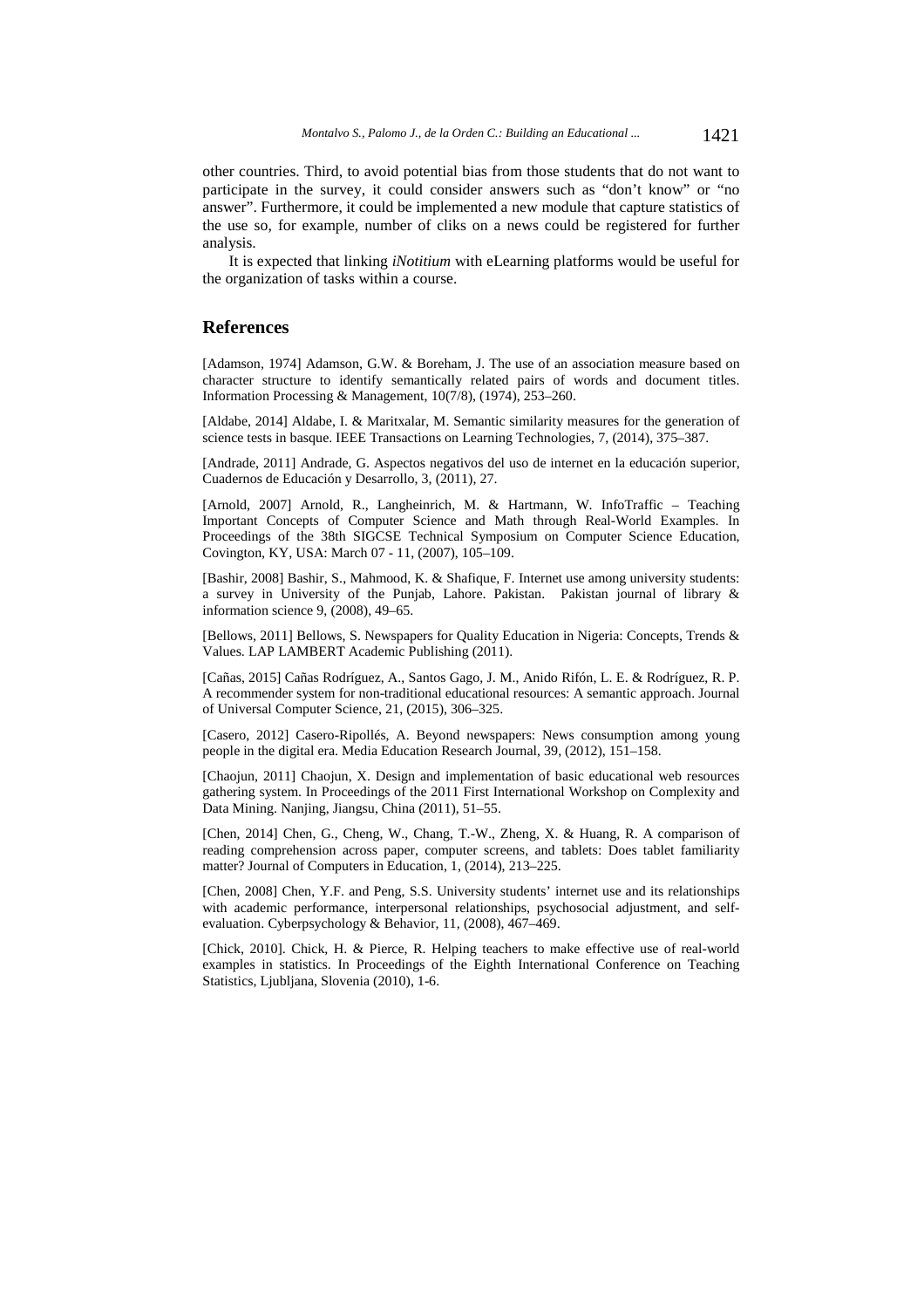[De la Orden, 2017]. De la Orden, C., Palomo, J. & Figueroa-Domecq, C. Improving learning by motivating students to read the news using ICT. Global Journal of Business, Economics and Management, 7(1), (2017), 89-98.

[Delgado, 2011] Delgado, A., Oliver, R. & Rovira, I. Los debates sobre noticias de actualidad como herramienta para el desarrollo de las competencias del derecho financiero y tributario. In Cerrillo, A. & Delgado, A.M. (Eds.): Las TIC al servicio de la docencia del Derecho en el marco del EEES. Barcelona (2011).

[DiBartolomeo, 2005]. DiBartolomeo, D. & Warrick, S. Making covariance based portfolio risk models sensitive to the rate at which markets reflect new information, Ch12. In Linear Factor Models Edited. Knight, J. & Satchell, S. Elsevier Finance (2005).

[Friedman, 2013]. Friedman, L. W. & Friedman, H. H. Using Social Media Technologies to Enhance Online Learning. Journal of Educators Online, 10, (2013), 1–22.

[Griffiths, 2005] Griffiths, J. R. & Brophy, P. Student searching behaviour and the web: use of academic resources and google. Library Trends 53, (2005), 539–554.

[Koukourikos, 2012] Koukourikos, A., Stoitsis, G. & Karampiperis, P. Sentiment analysis: A tool for rating attribution to content in recommender systems. In Proceedings of the 2nd Workshop on Recommender Systems for Technology Enhanced Learning. Saarbrücken, Germany, (2012), 61–70.

[Laguna, 2016] Laguna, P., de Castro, M., de la Fuente, C. & Palomo, J. Perception of college students about Moodle tools for skills development. II Congreso de Innovación Docente Universitaria. Teaching and Learning Innovation Institute (2016).

[Levenshtein, 1965] Levenshtein, V.I. Binary codes capable of correcting spurious insertions and deletions of ones. Soviet Physics Doklady, 10, (1965), 707–710.

[Litman, 2016] Litman, D. Natural Language Processing for Enhancing Teaching and Learning. In Proceedings of the Thirtieh AAAI Conference on Artificial Intelligence (AAAI-16), (2016), 4170–4176.

[Mitra, 2009] Mitra, L., Mitra, G. & Dibartolomeo, D. Equity portfolio risk estimation using market information and sentiment. Quantitative Finance, 9, 8, (2009), 887–895.

[Montalvo, 2015] Montalvo, S., Martínez, R., Fresno, V. & Delgado, A.D. Exploiting named entities for bilingual news clustering. Journal of the Association for Information Science and Technology, 66, (2015), 363–376.

[Munezero, 2013] Munezero, M., Montero, C. S., Mozgovoy, M. & Sutinen, E. Exploiting sentiment analysis to track emotions in students' learning diaries. In Proceedings of the 13th Koli Calling International Conference on Computing Education Research, Koli, Finland: November 14 - 17, (2013), 145-152.

[Muniandy, 2010] Muniandy, B. Academic use of internet among undergraduate students: A preliminary case study in a Malaysian university. International Journal of Cyber Society and Education, 3, 2, (2010), 171–178.

[Neumann, 2013] Neumann, D.L., Hood, M. & Neumann, M.M. Using real-life data when teaching statistics: Student perceptions of this strategy in an introductory statistics course. Statistics Education Research Journal, 12, (2013), 59–70.

[Opgenhaffen, 2011] Opgenhaffen, M. & D'Haenens, L. The impact of online news features on learning from news: a knowledge experiment. International Journal of Internet Science, 6, (2011), 8–28.